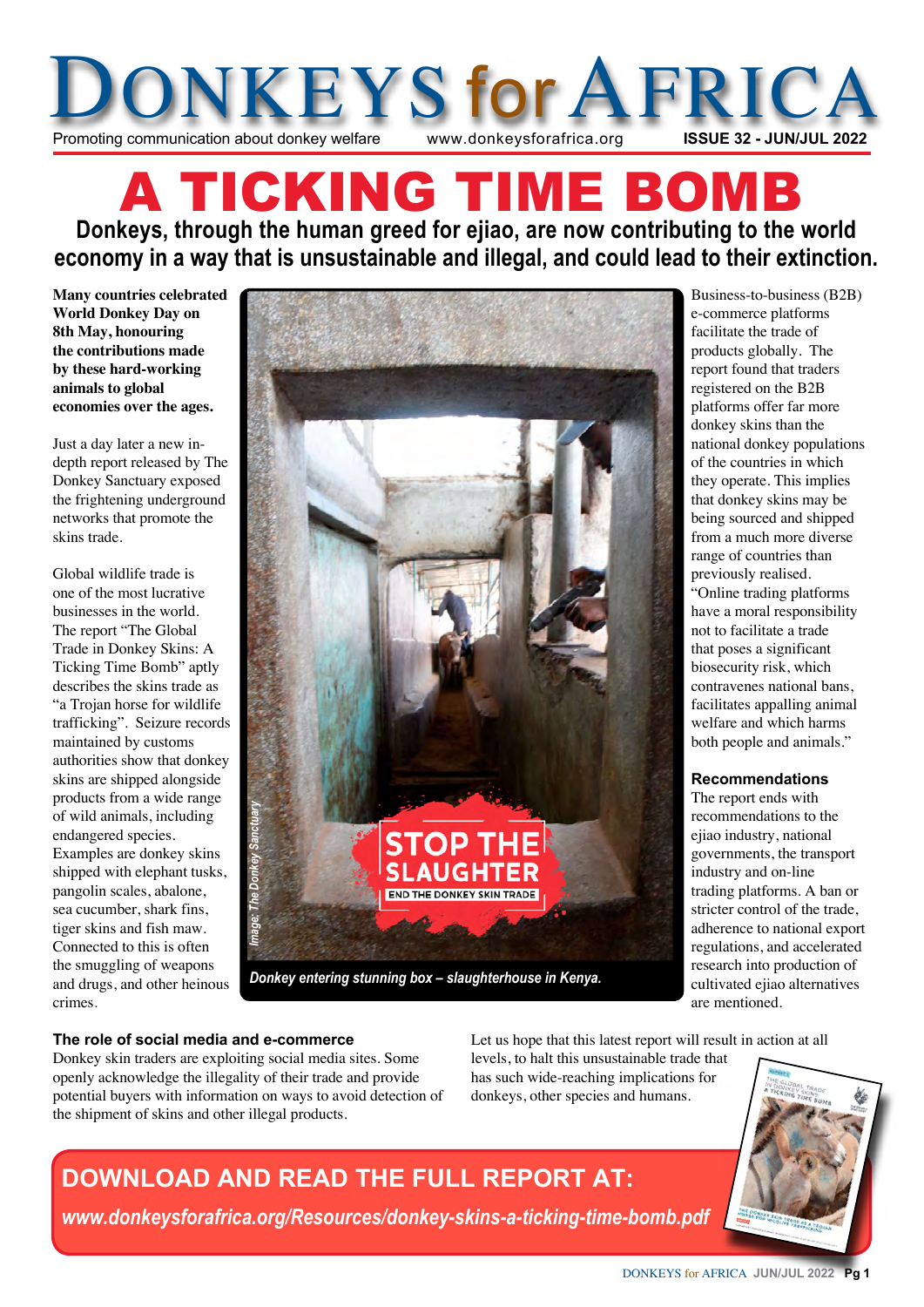# **A fresh look at deworming donkeys**

**The trend has been to deworm all donkeys that are present at an outreach clinic. Now this is being questioned, with evidence of increasing antihelminthic resistance (AHR).**

Dr Karl van Laeren says that "Basically the world is overdeworming and not understanding that animals have co-evolved with internal parasites and it is not in the parasite's interest to disadvantage its host. So testing prior to deworming may not be what we grew up with, but is actually essential."

An article in the UK VET EQUINE journal (see link) makes recommendations relevant to horses. While much of the information applies to donkeys, it recognises that donkeys face major challenges with AHR and more research is needed before making recommendations specific to them.

Dr Nora-Jean Freeman notes that "the term 'broad spectrum' is a misnomer. We are picking up a lot of resistance of different parasites to different treatments, e.g. panacur may work for ascarids, but not for strongyles; ivermectin may work for strongyles, but not for ascarids and tapeworms ... and so on. The Worm-Ex lab in Zimbabwe is seeing a lot of gastrodiscus in donkeys - in addition to the standard egg count."

#### **Rural realities**

**•** When the donkeys are free-roaming, undernourished, and receiving little or no veterinary attention, should deworming be practised?

• How practical is it to test large groups of working donkeys that are only seen irregularly?

• If deworming, what is the best class of dewormer to use?

• Often organisations use whatever they are donated. These supplies may be close to expiry date, raising the question of when is an item expired? Can it still safely be used one day/one week after the expiry date?



In such rural circumstances it has been suggested that ivermectin once every one to two years may cover any gasterophilus (usually non-pathogenic) and is cheap and far better against bot flies than moxidectin.

Other recommended measures to control worms are to remove manure regularly, to rotate grazing, and to allow other species to co-graze. Except for the last one, the others may not be practical in a rural working donkey set-up.

Send us your experiences and thoughts on this topic.

*https://fliphtml5.com/icpyl/uwqp UK-VET\_EQUINE\_2019\_EquineWormingRoundtableSuppCAFinal2*

# **VIRTUAL LEARNING WITH THE DONKEY ACADEMY**

*www.thedonkeysanctuary.org.uk/what-we-do/knowledge-and-advice/donkey-academy*

**The Donkey Academy is a Virtual Learning Environment, offering high-quality education and training resources developed by our professional donkey and mule experts.**

Courses are open to all and are designed for donkey owners, individuals who work closely with donkeys and those looking to take their first steps in donkey care. These courses do not have any prerequisites for registration and are ideal for developing new or reinforcing pre-existing knowledge. Here are some of the courses on offer:

#### **Donkey Behaviour and Safety (BEHV102)**

This course explores the common causes of accidents when interacting with donkeys. The course focuses on increasing the learner's understanding of donkey body language, observation of behavioural thresholds and simple methods of handling donkeys to reduce your risk of injury.

This will equip you to spot the subtle changes in donkey behaviour that could put you at risk. Having explored your own attitude to safety and examined which human behaviours



Registering for The Donkey Academy

Follow these steps to register for one of our courses

- a the courses he . Click 'Register for The Donkey Academy
- . Fill in your details and click Regist
- . You will be directed to our course catalogue page where you can lect your course and enrol on it
- . You will also receive an email confirm

lead to accidents, you will be equipped to keep yourself and those around you safer in future.

#### **Introduction to Donkey Care, Health and Welfare: Part 1 (CWEL101)**

A course ideal for anyone looking to get their first donkey or for more established owners/carers interested in refreshing or improving their knowledge.

This course is structured to build up fundamental knowledge, skills and understanding when caring for donkeys. The common thread throughout this course is the donkey's origins and evolution and how this influences their care and management.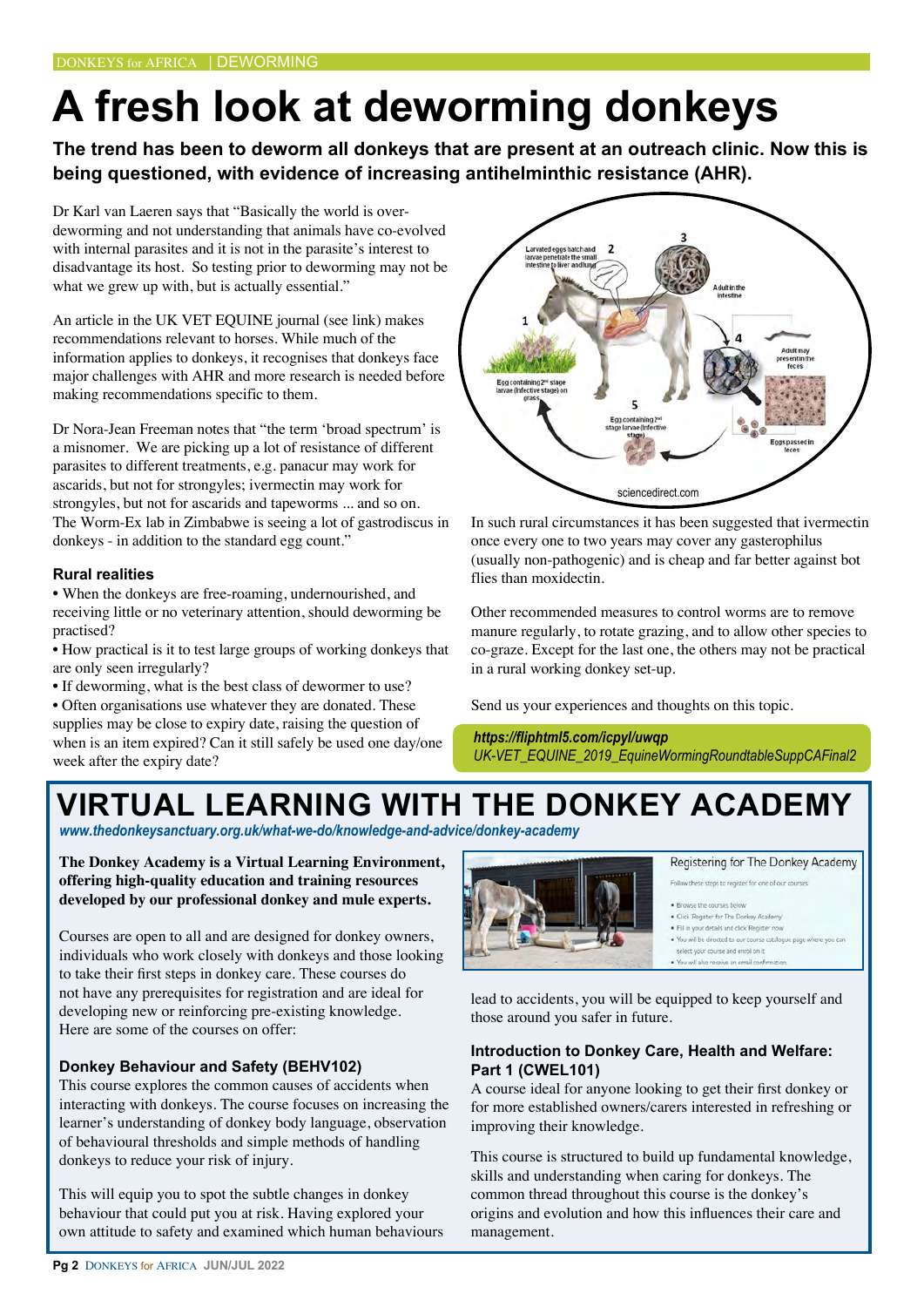## **Updates from donkey welfare organisations around Africa**



**• facebook.com/NawaAnimals • www.nawa.org.na • +264 81 797 8009**

**Namibian Animal Welfare Association (NAWA)** was profiled in our Dec 2021/Jan 2022 newsletter. Their report issued in May 2022 says that a drastic change of plan was needed from the original idea to start by purchasing harnesses from Zimbabwe. These became unobtainable

through unforeseen circumstances so the next phase kicked in: the manufacture of harnesses by the local Namibian communities. "Change your plan, but never your goal!" After adapting materials and designs, outreach journeys were successfully undertaken, with a strong educational component. Humane harnesses, bridles and bits were distributed and villagers were educated about the dangers of outmoded harmful practices.



See *www.donkeysforafrica.org/Resources/NAWA.pdf*



**• facebook.com/bamanimalclinics • balondemu\_dav@bamanimalclinics.net • +256 772 487712**

**Bam Animal Clinics** profiled in our February 2021 newsletter, is active in Eastern Uganda. They continue to educate about the use of humane padded sisal sack saddles, humane handling, care and feeding. They also provide free veterinary treatment. Challenges are overwork, overloading, poor nutrition, and poor health caused for example by parasite burdens. Wounds caused by donkeys fighting or purposely inflicted by handlers are also an ongoing problem. Facilities for safe handling would assist in more efficient and less stressful clinics, benefitting animals and humans.



**• facebook.com/LiberiaAnimal • lawcs001@gmail.com • +231 77 774 5465**

We profiled the **Liberia Animal Welfare & Conservation Society (LAWCS)** in our June 2021 newsletter.

They report that they continue providing services to the animals and people in rural communities in Guinea where working animals serve as a source of livelihood but are subjected to unnecessary pain and suffering.



*LAWCS has an energetic education programme - where children are taught the value of caring.*



**• facebook.com/gambiahorseanddonkey • www.gambiahorseanddonkey.org.uk • ghdt@gambiahorseanddonkey.org.uk**

**Gambia Horse and Donkey Trust (GHDT)** was our profile feature in October 2018. Their latest newsletter at *[www.gambiahorseanddonkey.org.uk/spring2022.pd](http://www.gambiahorseanddonkey.org.uk/spring2022.pdf)f* 

celebrates their 20th anniversary.

Since starting, they have built two centres, treated thousands of animals, provided bits and headcollars, trained farriers and equine dental technicians, harness makers and cart builders, worked in schools and provided practical training for over 1 000 students. The University of The Gambia has been exploring the possibility of establishing a Faculty of Veterinary Science and approached GHDT about collaboration for training students and providing them with practical experience.





**• facebook.com/workingdonkeyowners • director@amatraculuntu.co.za • +27 73 209 1625**

**amaTrac Uluntu** in South Africa was featured in December 2018. Like many registered charities, they have to hold an Annual General Meeting (AGM) to report on activities to their members and supporters. Apart from the usual prescribed reports such as finances and Director's reports, amaTrac Uluntu took the novel approach of including reports from trained owners of working donkeys, a report from the Agricultural Resource Hub and the presentation of certificates to identified Village Donkey Champions. This gives well-earned recognition to those dedicated people who implemented the training programmes for their donkeys and communities. See their latest Organisation Activity Report at:

*https://amatrac.wixsite.com/amatraculuntu*

#### **OKAVANGO ANIMAL WELFARE TRUST Welcome to:**



**https://www.facebook.com/Okavango-animalwelfare-trust-108153448565417 • okavangoanimalwelfaretrust@gmail.com • +267 77 318 695**

Okavango Animal Welfare Trust

**We welcome a new donkey welfare organisation, the Okavango Animal Welfare Trust, based in Samochima village in northern Botswana. They are a registered charity and held their first meeting on 2nd May 2022, with the following committee members: Chairperson: Keneilwe (Kenny) Disho; Vice Chair: Veronica Moshova Motama; Secretary: Galetlhope (Tops) Bolokang; Treasurer: Gabatwane Tunapo and Founder: Ansie Gildenhuys. Donkeys for Africa wishes you great strength and will follow your progress with interest.**